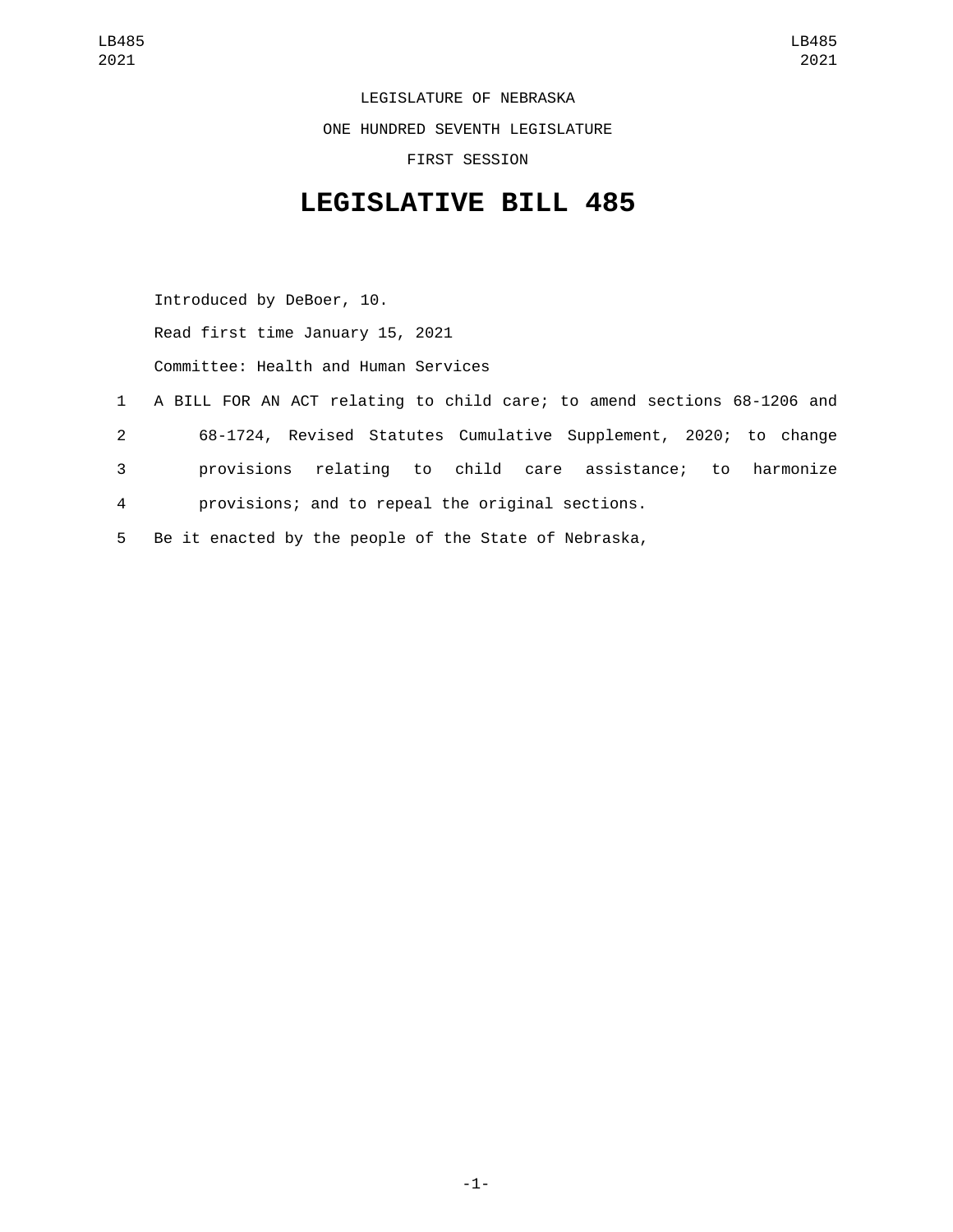Section 1. Section 68-1206, Revised Statutes Cumulative Supplement, 2 2020, is amended to read:

 68-1206 (1)(a)  $\left(\frac{1}{4}\right)$  The Department of Health and Human Services shall administer the program of social services in this state. The department may contract with other social agencies for the purchase of social services at rates not to exceed those prevailing in the state or the cost at which the department could provide those services. The statutory maximum payments for the separate program of aid to dependent children shall apply only to public assistance grants and shall not apply to payments for social services. As part of the provision of social services authorized by section 68-1202, the department shall participate in the federal child care assistance program under 42 U.S.C. 9857 et seq. 13 618, as such sections section existed on January 1, 2021 2013, and 14 provide child care assistance to families with incomes up to <del>one hundred</del> twenty-five percent of the federal poverty level for FY2013-14 and one 16 hundred eighty-five thirty percent of the federal poverty level—for 17 FY2014-15 and each fiscal year thereafter.

 (b) Funds provided to the State of Nebraska pursuant to the Child Care and Development Block Grant Act of 1990, 42 U.S.C. 9857 et seq., as such act and sections existed on January 1, 2021, shall be used to implement this subsection. If the available amount of such funds is insufficient to implement this subsection, then funds provided to the state for the Temporary Assistance for Needy Families program established 24 in 42 U.S.C. 601 et seq. may also be used. Nothing in this section shall prohibit state General Funds from being used to implement this 26 subsection.

 (2) As part of the provision of social services authorized by this section and section 68-1202, the department shall participate in the federal Child Care Subsidy program. A child care provider seeking to participate in the federal Child Care Subsidy program shall comply with the criminal history record information check requirements of the Child

-2-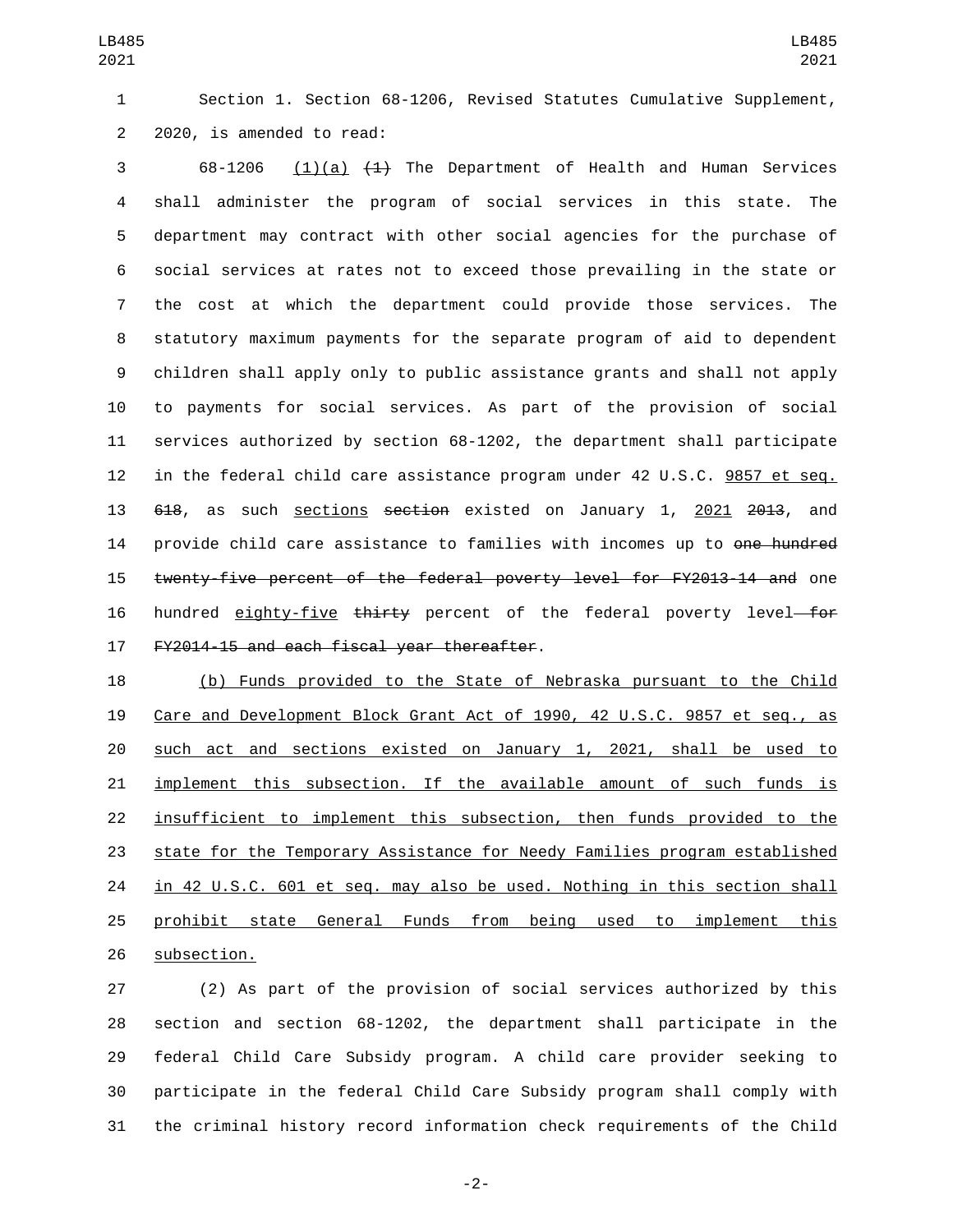Care Licensing Act. In determining ongoing eligibility for this program, ten percent of a household's gross earned income shall be disregarded after twelve continuous months on the program and at each subsequent redetermination. In determining ongoing eligibility, if a family's income 5 exceeds one hundred eighty-five thirty percent of the federal poverty level, the family shall receive transitional child care assistance through the remainder of the family's eligibility period or until the family's income exceeds eighty-five percent of the state median income for a family of the same size as reported by the United States Bureau of the Census, whichever occurs first. When the family's eligibility period ends, the family shall continue to be eligible for transitional child 12 care assistance if the family's income is below two hundred one hundred 13 eighty-five percent of the federal poverty level. The family shall receive transitional child care assistance through the remainder of the transitional eligibility period or until the family's income exceeds eighty-five percent of the state median income for a family of the same size as reported by the United States Bureau of the Census, whichever occurs first. The amount of such child care assistance shall be based on a cost-shared plan between the recipient family and the state and shall be based on a sliding-scale methodology. A recipient family may be required to contribute a percentage of such family's gross income for child care that is no more than the cost-sharing rates in the transitional child care assistance program as of January 1, 2015, for those no longer eligible for cash assistance as provided in section 68-1724. Initial program eligibility standards shall not be impacted by 26 the provisions of this subsection.

 (3) In determining the rate or rates to be paid by the department for child care as defined in section 43-2605, the department shall adopt a fixed-rate schedule for the state or a fixed-rate schedule for an area of the state applicable to each child care program category of provider as defined in section 71-1910 which may claim reimbursement for services

-3-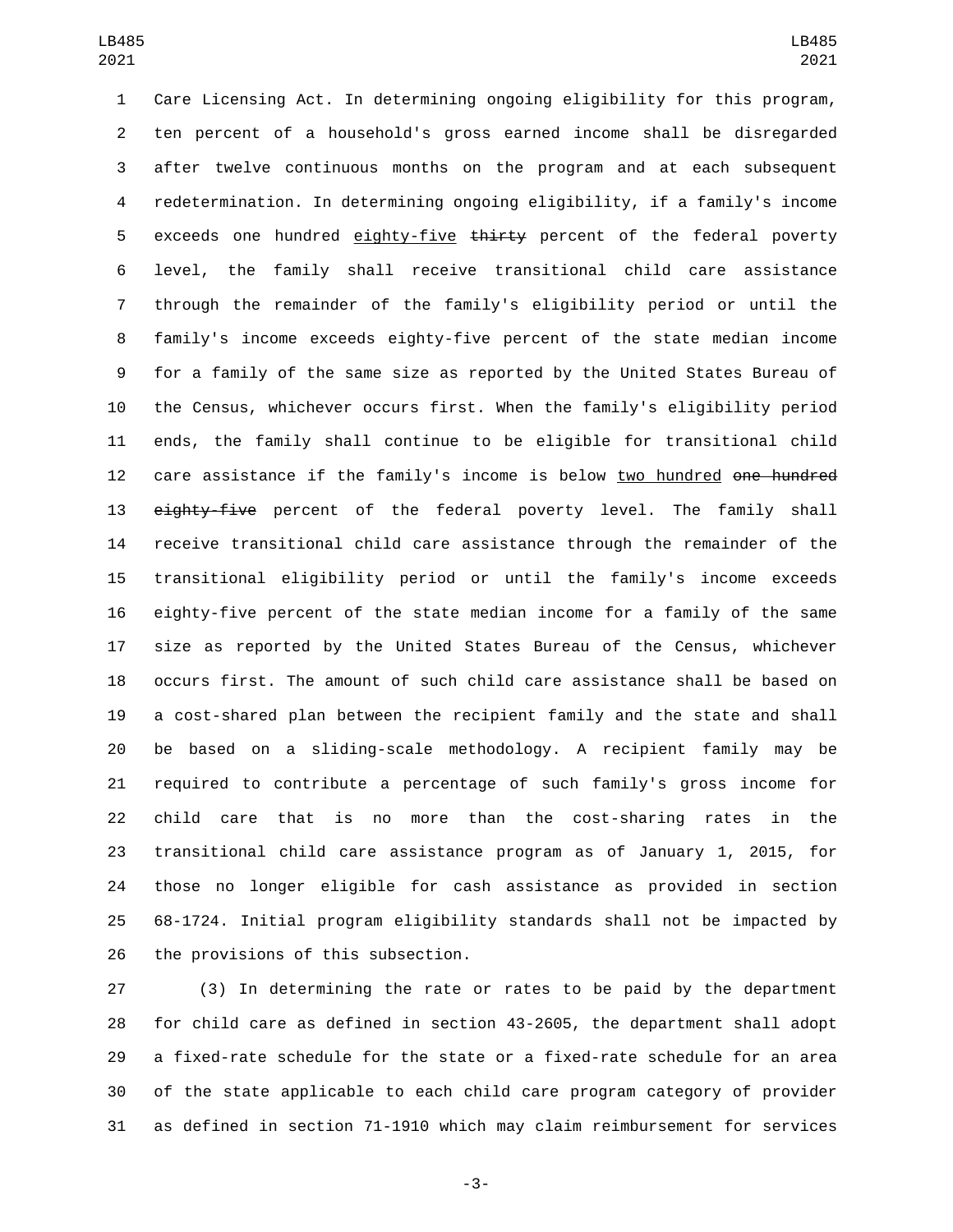provided by the federal Child Care Subsidy program, except that the department shall not pay a rate higher than that charged by an individual provider to that provider's private clients. The schedule may provide separate rates for care for infants, for children with special needs, including disabilities or technological dependence, or for other individual categories of children. The schedule may also provide tiered rates based upon a quality scale rating of step three or higher under the Step Up to Quality Child Care Act. The schedule shall be effective on October 1 of every year and shall be revised annually by the department.

 Sec. 2. Section 68-1724, Revised Statutes Cumulative Supplement, 11 2020, is amended to read:

 68-1724 (1) Cash assistance shall be provided for a period or periods of time not to exceed a total of sixty months for recipient 14 families with children subject to the following:

 (a) If the state fails to meet the specific terms of the self- sufficiency contract developed under section 68-1719, the sixty-month time limit established in this section shall be extended;

 (b) The sixty-month time period for cash assistance shall begin 19 within the first month of eligibility;

 (c) When no longer eligible to receive cash assistance, assistance shall be available to reimburse work-related child care expenses even if the recipient family has not achieved economic self-sufficiency. The amount of such assistance shall be based on a cost-shared plan between the recipient family and the state which shall provide assistance up to 25 two hundred one hundred eighty-five percent of the federal poverty level. A recipient family may be required to contribute up to twenty percent of such family's gross income for child care. It is the intent of the Legislature that transitional health care coverage be made available on a sliding-scale basis to individuals and families with incomes up to one hundred eighty-five percent of the federal poverty level if other health 31 care coverage is not available; and

-4-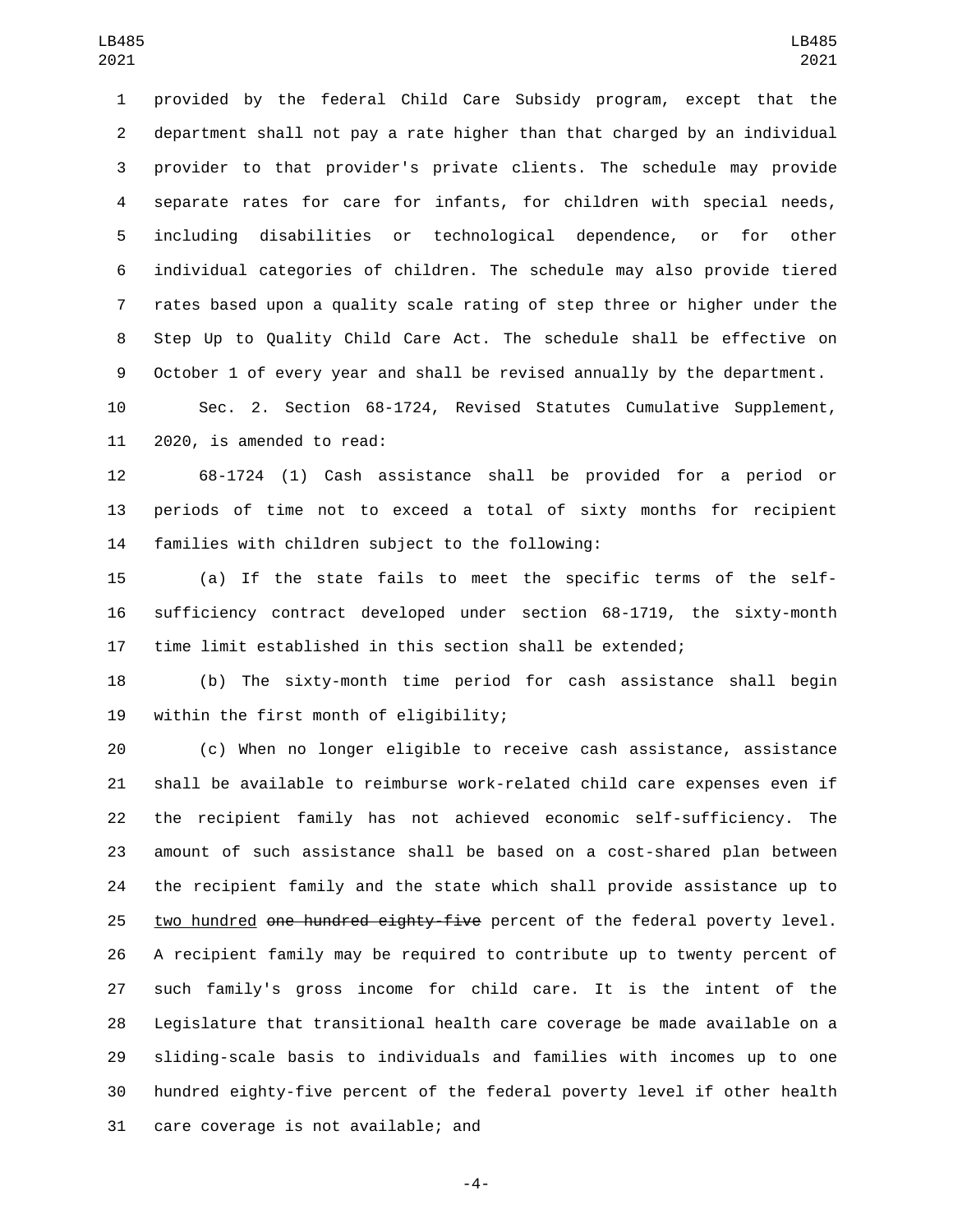(d) The self-sufficiency contract shall be revised and cash assistance extended when there is no job available for adult members of the recipient family. It is the intent of the Legislature that available job shall mean a job which results in an income of at least equal to the amount of cash assistance that would have been available if receiving assistance minus unearned income available to the recipient family.

 The department shall develop policy guidelines to allow for cash assistance to persons who have received the maximum cash assistance provided by this section and who face extreme hardship without additional assistance. For purposes of this section, extreme hardship means a recipient family does not have adequate cash resources to meet the costs of the basic needs of food, clothing, and housing without continuing assistance or the child or children are at risk of losing care by and 14 residence with their parent or parents.

 (2) Cash assistance conditions under the Welfare Reform Act shall be 16 as follows:

 (a) Adults in recipient families shall mean individuals at least nineteen years of age living with and related to a child eighteen years of age or younger and shall include parents, siblings, uncles, aunts, cousins, or grandparents, whether the relationship is biological, 21 adoptive, or step;

(b) The payment standard shall be based upon family size;

 (c) The adults in the recipient family shall ensure that the minor children regularly attend school. Education is a valuable personal resource. The cash assistance provided to the recipient family may be reduced when the parent or parents have failed to take reasonable action to encourage the minor children of the recipient family ages sixteen and under to regularly attend school. No reduction of assistance shall be such as may result in extreme hardship. It is the intent of the Legislature that a process be developed to insure communication between the case manager, the parent or parents, and the school to address issues

-5-